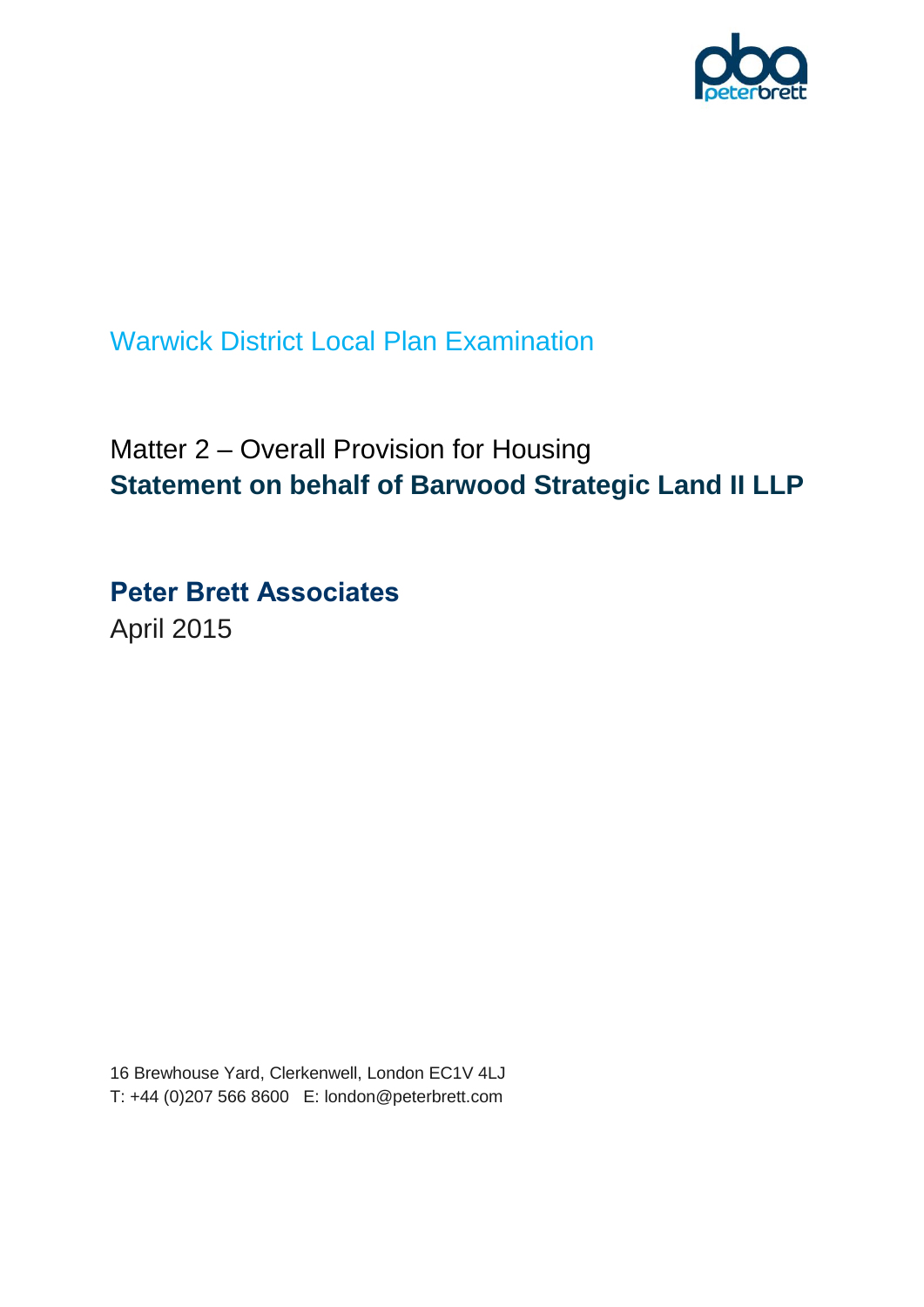

Project 31120 © Peter Brett Associates LLP 2015

**.**

### **THIS REPORT IS FORMATTED FOR DOUBLE-SIDED PRINTING**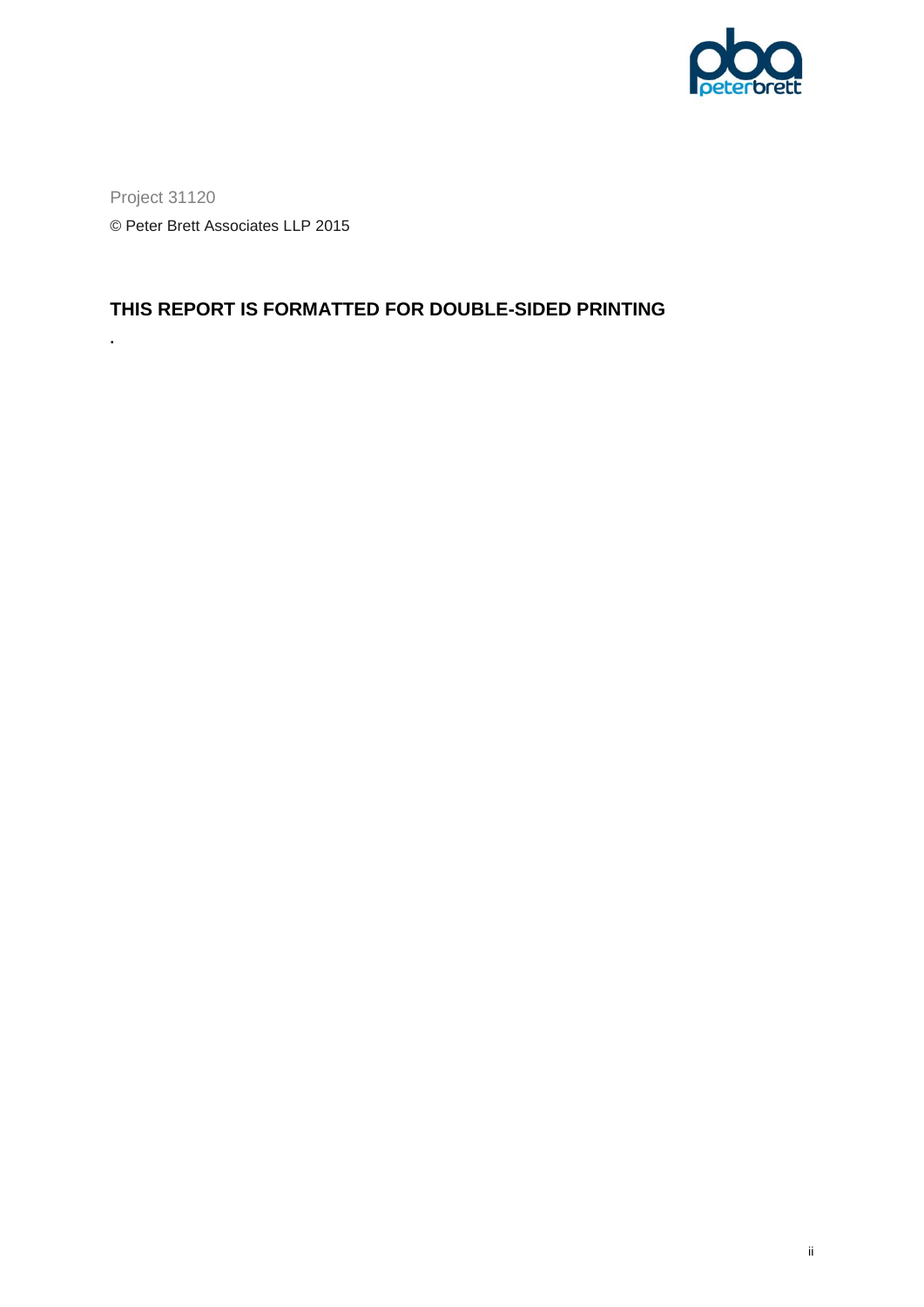

# **CONTENTS**

| $2^{\circ}$      |  |  |  |  |  |
|------------------|--|--|--|--|--|
| 3 <sup>1</sup>   |  |  |  |  |  |
|                  |  |  |  |  |  |
|                  |  |  |  |  |  |
| $\blacktriangle$ |  |  |  |  |  |
| 5                |  |  |  |  |  |
| TADI CO          |  |  |  |  |  |

### **TABLES**

### **APPENDICES**

APPENDIX PAST PROVISION AND MARKET BALANCE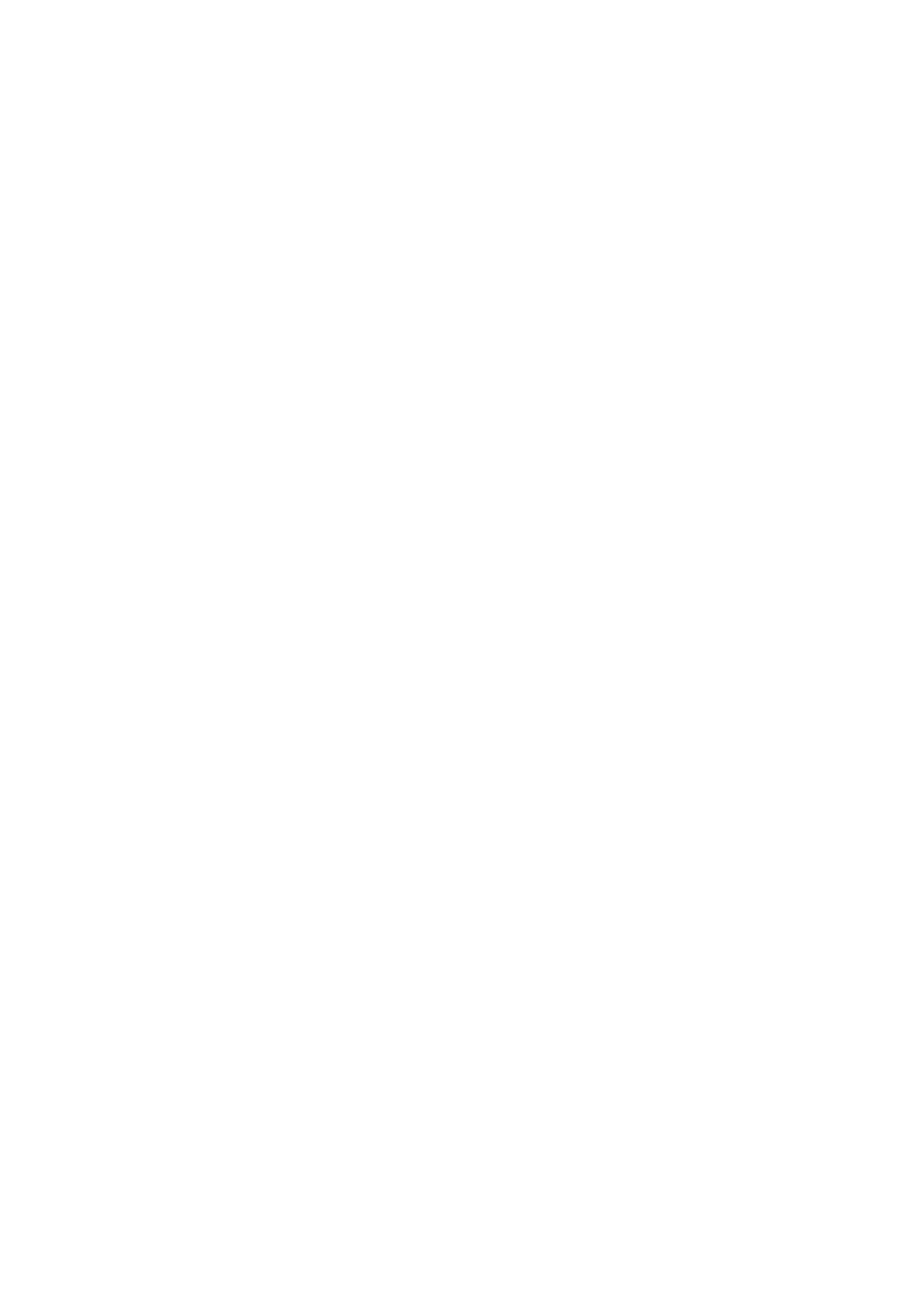

## <span id="page-4-0"></span>**1 INTRODUCTION**

- 1.1 In response to the Inspector's Initial Matters and Issues paper, this report considers whether the submitted Warwick Local Plan has been positively prepared and whether it is justified, effective and consistent with national policy in relation to the overall provision for housing. We answer all questions in the negative, because we consider that the housing proposed target of 714 net new dwellings per annum (dpa), and the objectively assessed need of 720 dpa on which it is based, are too low. This is demonstrated below through answers to selected Inspector's questions:
	- Section 2 considers alternative versions of the official population and household projections addressing the Inspector's questions 2) and 3).
	- Section 3 shows that according to the Council's own evidence the proposed housing numbers are too low to support the employment growth that is expected and being planned for (Inspector's question 7)).
	- Section 4 demonstrates that these numbers do not take proper account of market evidence, which points to severe past undersupply of housing land against need (Inspector's question 8)).
	- Section 5 provides conclusions and proposes alternative housing numbers (Inspector's questions 9, 14, 15 and 17)).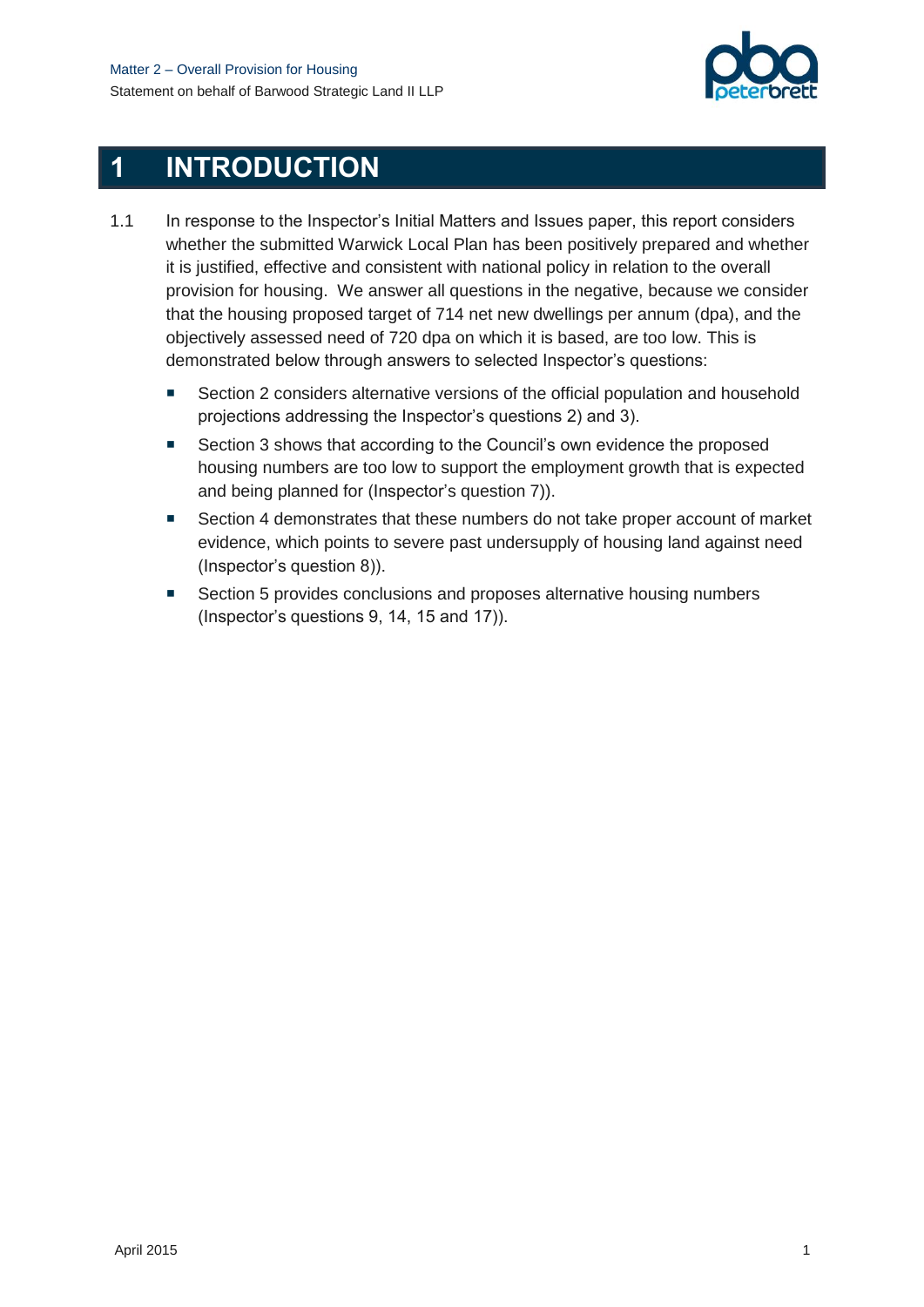

# <span id="page-5-0"></span>**2 THE OFFICIAL DEMOGRAPHIC PROJECTIONS**

- 2.1 The housing provision target of 714 dpa in the submitted plan is based on the objectively assessed housing need calculated in the Coventry and Warwickshire SHMA (November 2013, HO04). Over the period 2011-31 this assessed need is 720 dpa<sup>1</sup> for Warwick District and 3,750-3,800 dpa for the Coventry and Warwickshire housing market area (HMA). It was derived from the interim 2011-based official demographic projections, which were the latest available at the time.
- 2.2 The SHMA Addendum (September 2014, HO08) updated the OAN calculation in the light of a new official population projection, the 2012-based SNPP. The Addendum translated the new population projection into household growth and housing need, using similar assumptions on household formation to the original SHMA. For all but one of the Warwickshire district this reduced the assessed need; in Warwick's case the reduction was from 720 to 600 dpa. The reduction for Warwickshire was offset by a much higher need for Coventry, so that the total assessed need for the HMA increased to 4,004 dpa [\(Table 2.1\)](#page-5-1).

| New dwellings p.a. 2011-31  | <b>SHMA 2013</b> | Addendum 2014 | <b>Difference</b> |
|-----------------------------|------------------|---------------|-------------------|
| Warwick                     | 720              | 606           | $-114$            |
| <b>Rest of Warwickshire</b> | 1.900            | 1.587         | $-313$            |
| Coventry                    | 1.180            | 1.811         | 631               |
| Coventry and Warwickshire   | 3,800            | 4,004         | 204               |

### <span id="page-5-1"></span>**Table 2.1 Housing need – alternative projections**

Source: GL Hearn

- 2.3 Since the Addendum was produced its findings have been supported by the CLG 2012-based household projection February 2015 – of which the Addendum projections were in effect a preview. This new official release implies housing needs of 590 dpa for Warwick and 4,100 dpa for the HMA.
- 2.4 In focused consultation, an objector suggested that the housing target in the emerging Local Plan be reduced to reflect the new projections. The Council responded:

*'Whilst the updated ONS projections indicate that the District's objectively assessed need is lower… this is not the case for the HMA as a whole. In line with the NPPF and the Duty to Cooperate, the Council is committed to working with other Councils in the HMA to ensure the whole of the Housing Market Area's needs are met. For this reason the Council contends that the District's Housing Requirements should remain at 714 dwellings per annum. ' 2*

 $\overline{a}$ 

<sup>&</sup>lt;sup>1</sup> Sometimes quoted as 718.

 $2$  LP14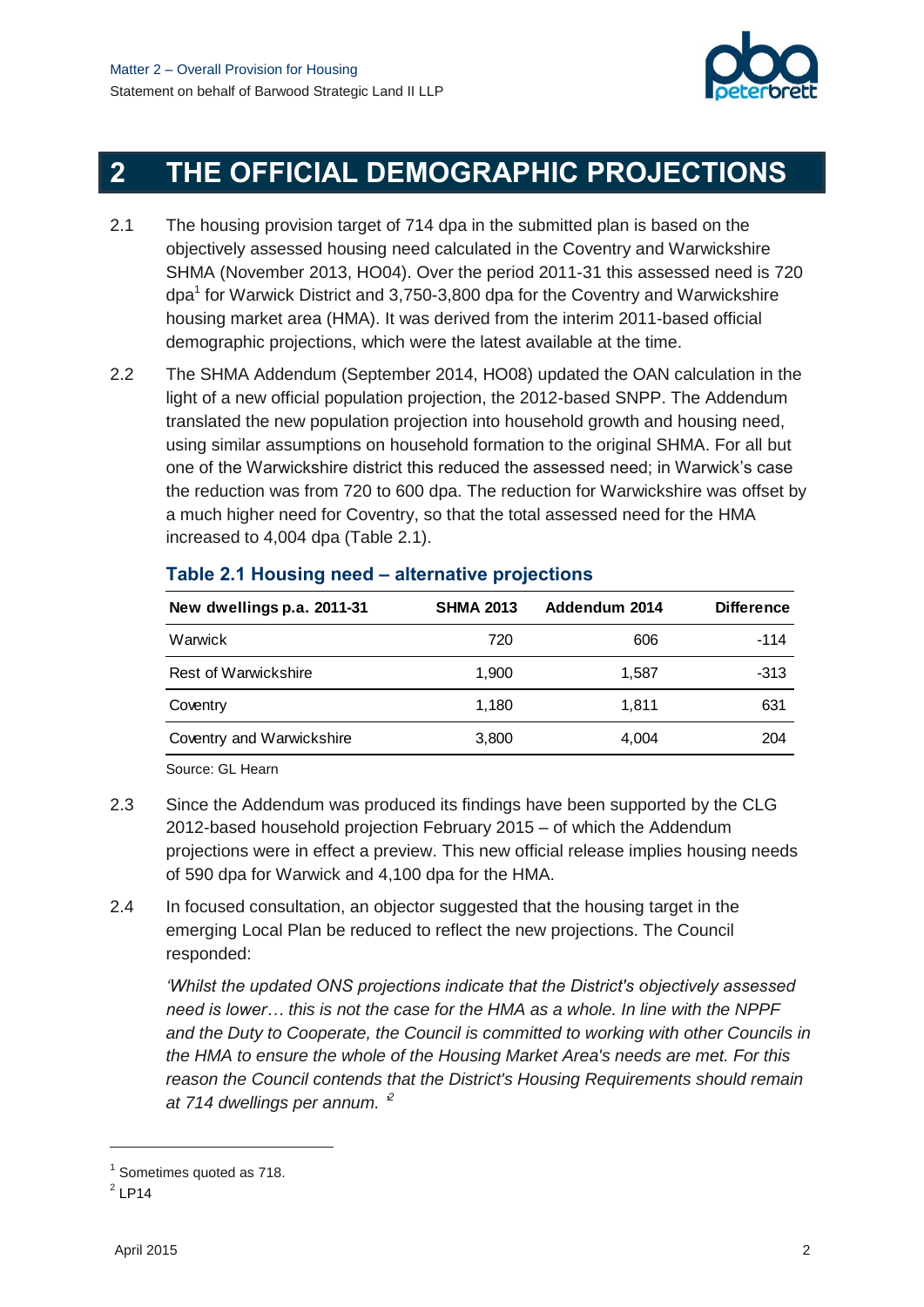

- 2.5 Although as discussed later we consider that the Council's housing number is too low, we agree that the SHMA figure of 720 dpa is the correct demographic starting point for calculating it. This is because, as discussed in the SHMA Annex (paragraphs 5.29-5.30) the projected distribution of population and households between districts is unstable – especially since the change in that distribution between the two official projections is largely due to Unattributable Population Change (UPC), which is an error in the official statistics. Therefore, as the SHMA Addendum also advises, projections for individual districts should be regarded as indicative, and the HMA total deserves greater weight.
- 2.6 The new projections may or may not be technically superior to the old ones, depending partly on the unknowable truth about the UPC. But if the new projections are better, so the needs for Warwick and Warwickshire are reduced, this reduction will be more than offset by increased need in Coventry. Given that Coventry is severely constrained, the reduction in Warwickshire's projected need will return to Warwickshire in the form of cross-boundary unmet need from Coventry, which under national planning policy they must accommodate if they have the sustainable capacity to do so – just like their own need.
- 2.7 These realities are recognised in the Economic Prosperity Board agreement of 21 November 2014, which has been endorsed by all the authorities in the HMA (LP20, LP22). According to this agreement, the starting point that will inform housing provision targets across the HMA is:
	- For the HMA as a whole, the need of  $4,004^3$  dpa calculated in the 2014 SHMA Addendum ;
	- **For individual local authority areas, the needs calculated in the 2013 SHMA,** including 720 dpa for Warwick.
- 2.8 As noted earlier the HMA total is larger in the Addendum than the original SHMA, leaving a 'shortfall' of 234 dpa. The Prosperity Board agreement does not assign this to any local authority, leaving its distribution to a later stage.
- 2.9 The Prosperity Board also agreed that Coventry does not have the capacity to accommodate housing in line with the 2014 SHMA, let alone any of the 'shortfall'. So, if Warwick or other Warwickshire authorities decide unilaterally to reduce their housing numbers to match the Addendum projections, the HMA collectively would fail to meet its demographically projected need – regardless of which projection is the correct measure of that need.
- 2.10 In summary, the demographically projected needs of 720 dpa for Warwick and 4,004 dpa for the HMA are the correct demographic starting point for the OAN calculation. But they should be adjusted upwards to take account of future jobs and past underprovision, as discussed in the next two sections.

l

 $3$  Sometimes quoted as 4,000.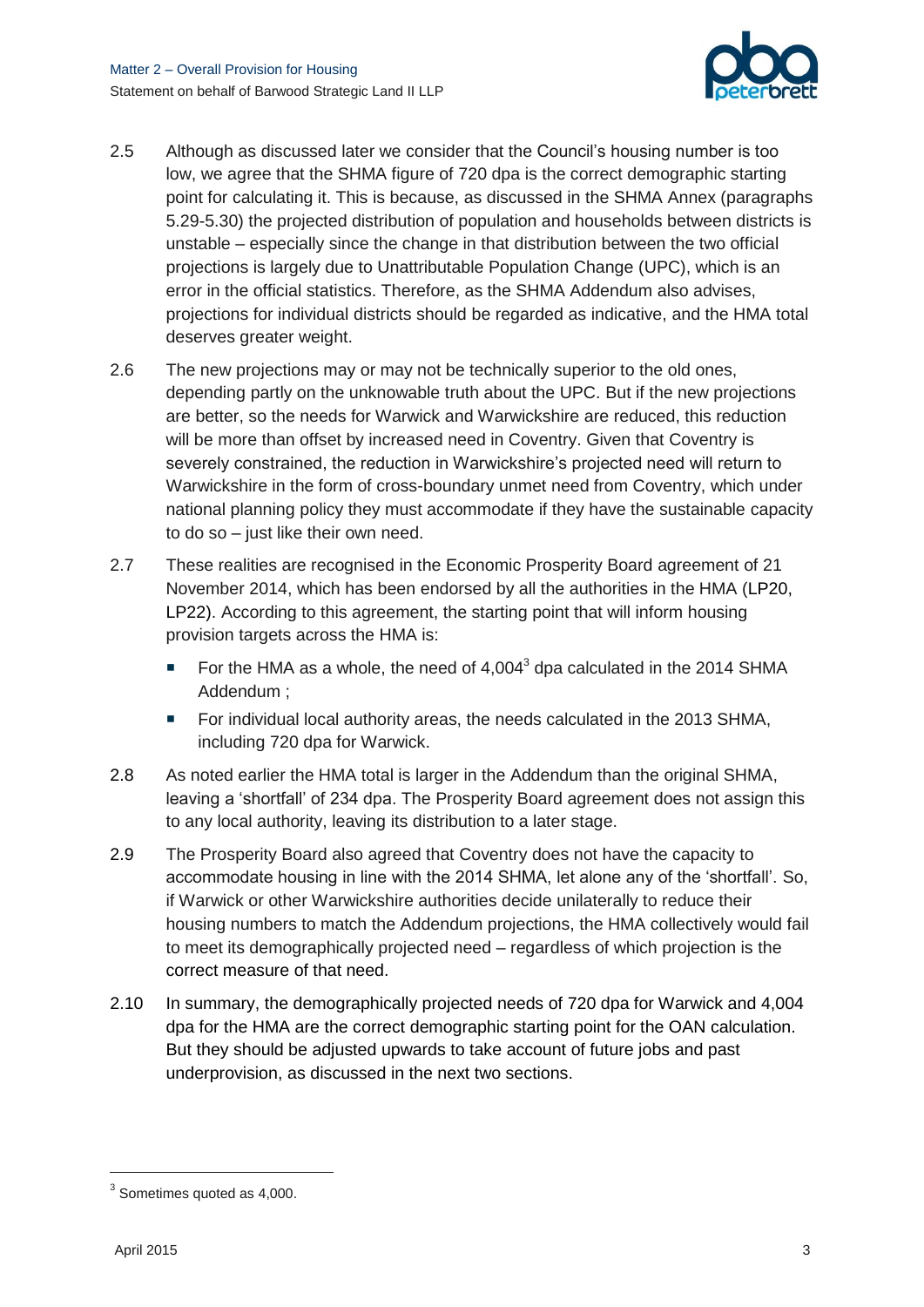

# <span id="page-7-0"></span>**3 FUTURE JOBS**

### **Evidence**

- <span id="page-7-1"></span>3.1 The NPPF (paragraphs 70 and 158) says that planning should integrate housing and employment / economic uses (as well as other land uses). In practice, as indicated by the PPG and planning Inspectors, this means that plan-makers should consider if the resident labour force resulting from their proposed housing numbers will be enough to support the expected job growth, without unsustainable increases in commuting. If demographically derived housing numbers fail this test, they should be adjusted upwards.
- 3.2 For Warwick, future job growth was assessed in the Employment Land Review Update produced by GL Hearn for the Council (May 2013, ECO3).The Update used a baseline employment forecast by Cambridge Econometrics (CE), taken from the Economic and Demographic Forecast Study (2012, HO02). The forecast showed growth of 537 jobs per annum in the plan period 2011-30, which the Update study translated into a need for 36 hectares of employment land, equal to 1.9 ha per year.
- 3.3 This calculation underpins the employment land target at Policy DS8 of the submitted Local Plan<sup>4</sup>. We find it difficult to believe, because, as shown at Figure 23 of the study, it assumes that 87% of the growth in full-time equivalent (FTE) jobs relates to 'B-class jobs' – those that occupy 'employment land', which means industrial space, warehouses and offices. In most local authority areas B-class jobs account for around half of all jobs, and their share of job *growth* is typically less, because non-B sectors such as retail, leisure, education and health services tend to grow faster than the economy as a whole.
- 3.4 The 2013 SHMA set out to consider the alignment of jobs and housing across the HMA. For this it did not use the CE forecast discussed above, because that forecast was only available for Coventry and Warwick. Rather, the SHMA chose Experian forecasts, which were available across the HMA. For Warwick this choice makes no material difference, as the 2013 Experian forecast shows almost the same job growth as the 2012 CE one – 515 jobs per year. For the HMA as a whole Experian forecasts growth of 3,130 jobs p.a. The SHMA estimated that its demographically derived housing numbers would not provide quite enough workers to support this future job growth, but given the uncertainties involved the deficit was too small to justify an uplift to the demographic numbers. This seems to be a robust conclusion.

However in October 2014 a new economic study was published, offering a very different analysis. The Coventry and Warwickshire Strategic Employment Land Study (ELS, ECO1), commissioned by the LEP, aims to '*provide a robust evidence base and associated policy recommendations to assist in the preparation of CWLEP's Strategic Economic Plan and to also provide evidence for the local authorities… to inform the preparation or revision of each Council's Local Plan'.* The 2014 ELS

l

<sup>&</sup>lt;sup>4</sup> See Table 2.26.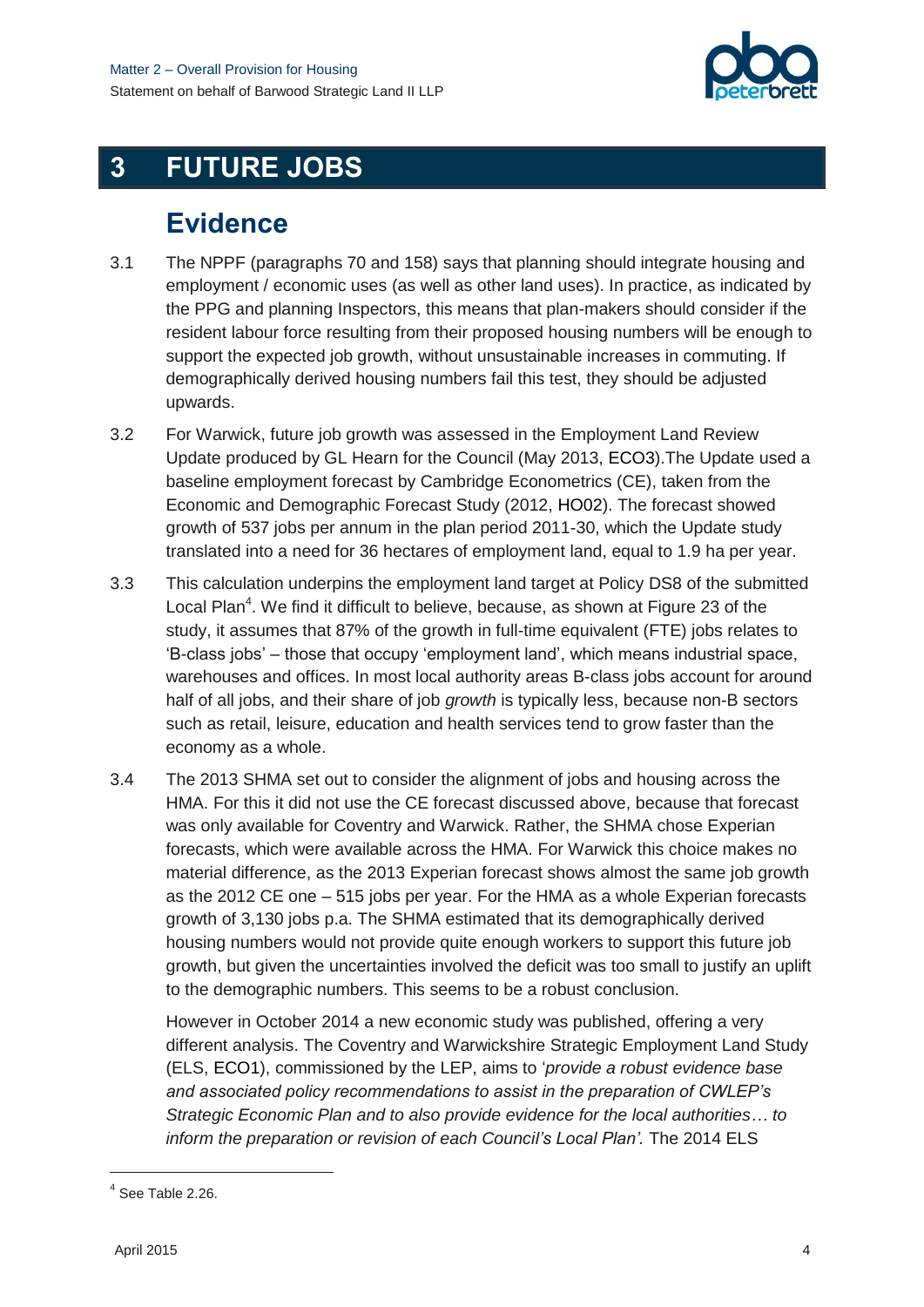

provides two alternative job forecasts. The 'base scenario', is a newer version of the CE forecast used in the 2013 Update. The 'baseline+ growth' scenario adds more jobs, to align with the aspirations of the LEP's Strategic Economic Plan and prediction of the City Deal's impact on the advanced manufacturing and engineering sectors. In our analysis we look at the base forecasts only, setting aside the more aspirational baseline+ scenario.

- 3.5 This ELS job forecast is very different from earlier ones. For Warwick, it shows 945 net new jobs p.a. – almost double the number in the 2013 Employment Land Update and the very similar Experian number whose housing implications were tested in the 2013 SHMA. For the HMA as a whole, it shows 4,525 jobs p.a., almost half as much again as the Experian number whose housing implications were tested in the SHMA. From the information provided in the reports we cannot tell why these numbers are so different.
- 3.6 In relation to Warwick's employment land need, the greatly increased job numbers in the ELS make little difference. The 2014 ELS estimates this future need at 1.6 ha per year, against 1.9 ha per year in the 2013 Update and the submitted Local Plan. The main reason why the newer study shows almost twice as many additional jobs, but slightly less additional employment land, relates to the share of total jobs that are Bclass jobs. While as noted earlier the Update assumes that 87% of net new jobs are B-class jobs, in the 2014 ELS that share is a much more credible 44%.
- 3.7 However the ELS job forecasts do have a large impact on housing need. This impact is assessed in the 2014 SHMA Addendum; indeed one of the reasons why the Addendum was commissioned was to consider the implications of these much increased job forecasts. The Addendum estimates that to support the job growth forecast in the 2014 ELS would require 825 dpa for Warwick and 4,546 dpa for the HMA – 15% and 14% respectively above the demographically derived need in the 2013 SHMA. The Addendum advises:

'*5.26 … CE forecast higher employment growth [than Experian]. The implication is that housing provision could be higher than shown in the 2012 SNPP, reinforcing the case for treating this as a minimum level of provision.*

*5.27 In developing local plans, we would advise the local authorities to consider how the housing evidence matches their evidence regarding economic prospects, and to adjust as appropriate their conclusions regarding assessed housing need to take account of their detailed local evidence regarding economic growth prospects.'*

## **Conclusion**

<span id="page-8-0"></span>3.8 Warwick Council in the submitted plan has chosen to use the job forecasts in the 2013 Employment Land Review Update in preference to the more recent 2014 ELS. This choice in our view is wrong. The plan should be informed by the ELS, because that study is more up to date; and, rather than considering Warwick in isolation as the Update does, it provides an integrated view across the HMA as required by national policy.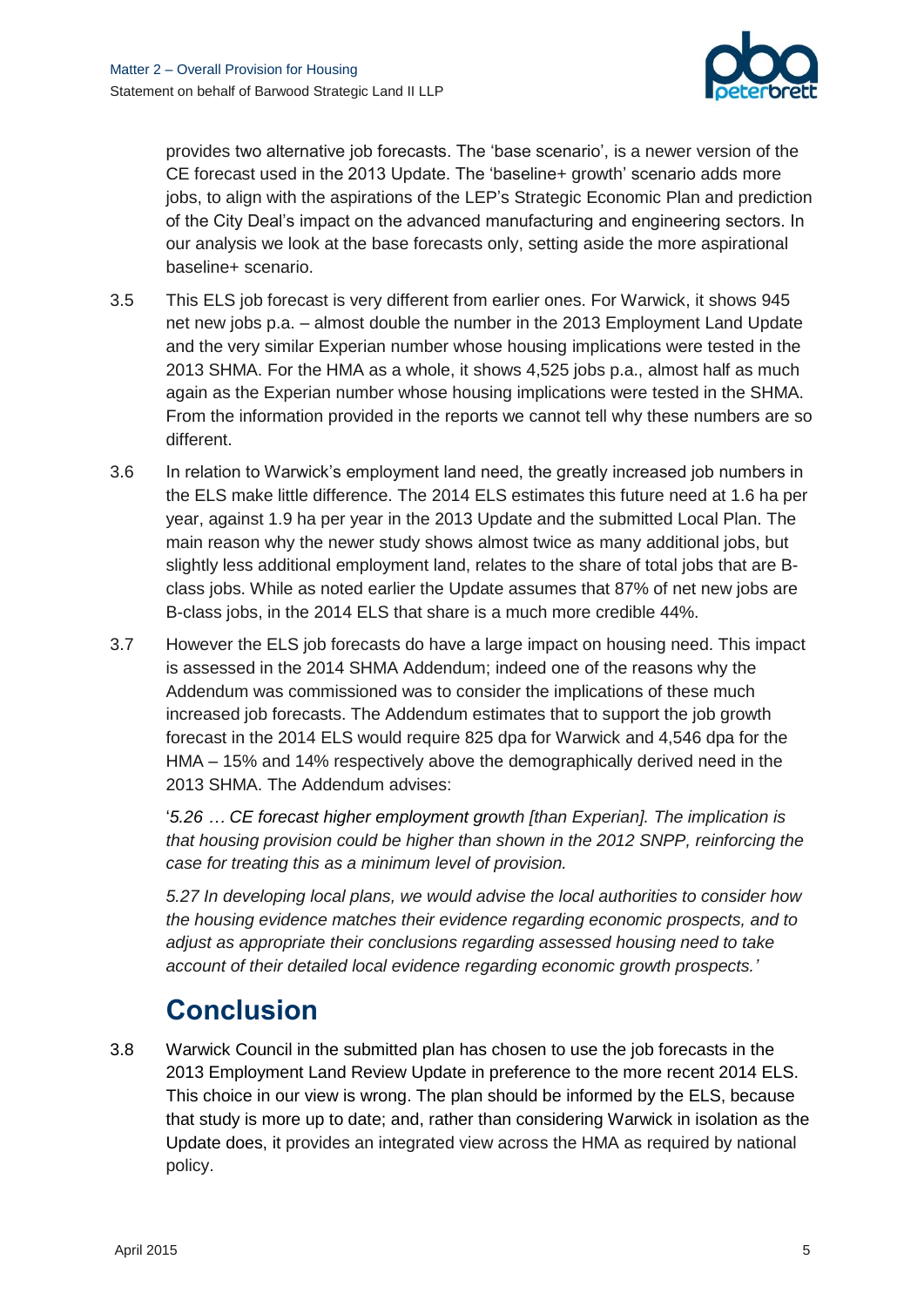

3.9 This wrong choice has little impact on the assessed need for employment land in Warwick, probably because the 2013 Update miscalculates that need. But it does make a large difference to assessed *housing* needs, both in Warwick and the HMA as a whole. On the evidence of the SHMA Addendum, if 720 dpa are built in Warwick and 4,004 dpa in the HMA as currently proposed the area will not have enough resident workers to support the baseline job growth forecast in the 2014 Strategic Employment Land Study – even excluding the aspirational further growth predicted by the LEP's Strategic Economic Plan. To fill the gap would require 825 dpa for Warwick district and 4,546 dpa for the HMA– 15% and 14% respectively above the 'starting point' figures in the submitted Local Plan and the Economic Prosperity Board agreement.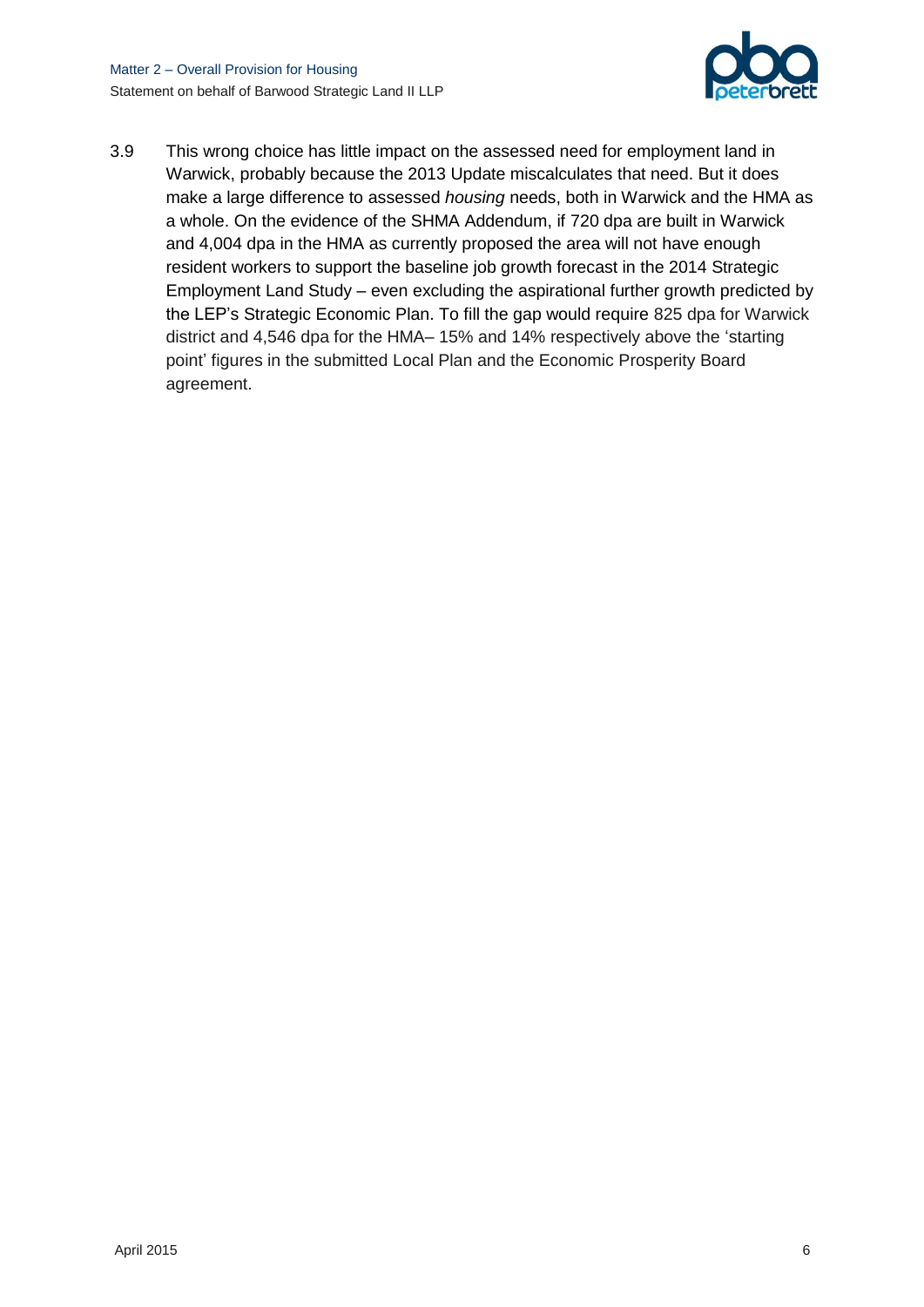

# <span id="page-10-0"></span>**4 PAST PROVISION AND MARKET SIGNALS**

4.1 Both the 2013 SHMA and the 2014 SHMA Addendum analyse thepast balance of demand and supply in the housing market. In the SHMA this analysis uses market signals mentioned at paragraph 19 of the NPPG, including house prices, rents and affordability ratios. It concludes that *'overall the market evidence does not point towards a particular supply-demand imbalance at the time of writing.'* The Addendum addresses the same question from a different angle, using the evidence of household formation, and reaches a different conclusion - suggesting that market signals would justify an uplift of around 8%, which would increase housing need for the HMA from the demographically derived 4,004 dpa to 4,316-4,360 dpa. As an alternative to this uplift, the Addendum suggests that the authorities consider

*'either an upwards adjustment to housing provision, setting [the demographically derived] housing targets as minima, or including a clear monitoring mechanism to ensure that housing supply can be increased should the evidence suggest (moving forwards) that housing demand is exceeding housing supply (or adopting a combination of these).*

4.2 To supplement the above evidence we have made a different analysis of the demand-supply balance, which responds directly to paragraph 015 of the PPG:

*'The household projection-based estimate of housing need may require adjustment to reflect factors affecting local demography and household formation rates which are not captured in past trends. For example, formation rates may have been suppressed historically by under-supply and worsening affordability of housing. The assessment will therefore need to reflect the consequences of past under delivery of housing. As household projections do not reflect unmet housing need, local planning authorities should take a view based on available evidence of the extent to which household formation rates are or have been constrained by supply.'*

- 4.3 To see if past population growth and household formation have were constrained by planned land supply, we have analysed housing completions in the light of past planning policies both for Warwick and the HMA as a whole. This analysis is in the Appendix below (we submitted an earlier version in the original Local Plan consultation). It finds that planned land supply severely suppressed housing development, and hence net migration, household formation or (more likely) both, in Warwick and the HMA as a whole at least since the early 2000s. Therefore, in line with the PPG the demographic projections that roll forward trends from that past period understate the true housing need and should be adjusted upwards.
- 4.4 The PPG does not quantify such adjustments, saying only that they should be 'reasonable' (paragraph 020). But more specific indications have been provided in recent months by EiP Inspectors. Thus for Eastleigh, the Inspector's report (February 2015) advised that '*exploration of an uplift of, say, 10% would be compatible with the*  "*modest" pressure of market signals recognised in the SHMA'.* For Uttlesford (December 2014), the Inspector reviewed a range of market evidence giving mixed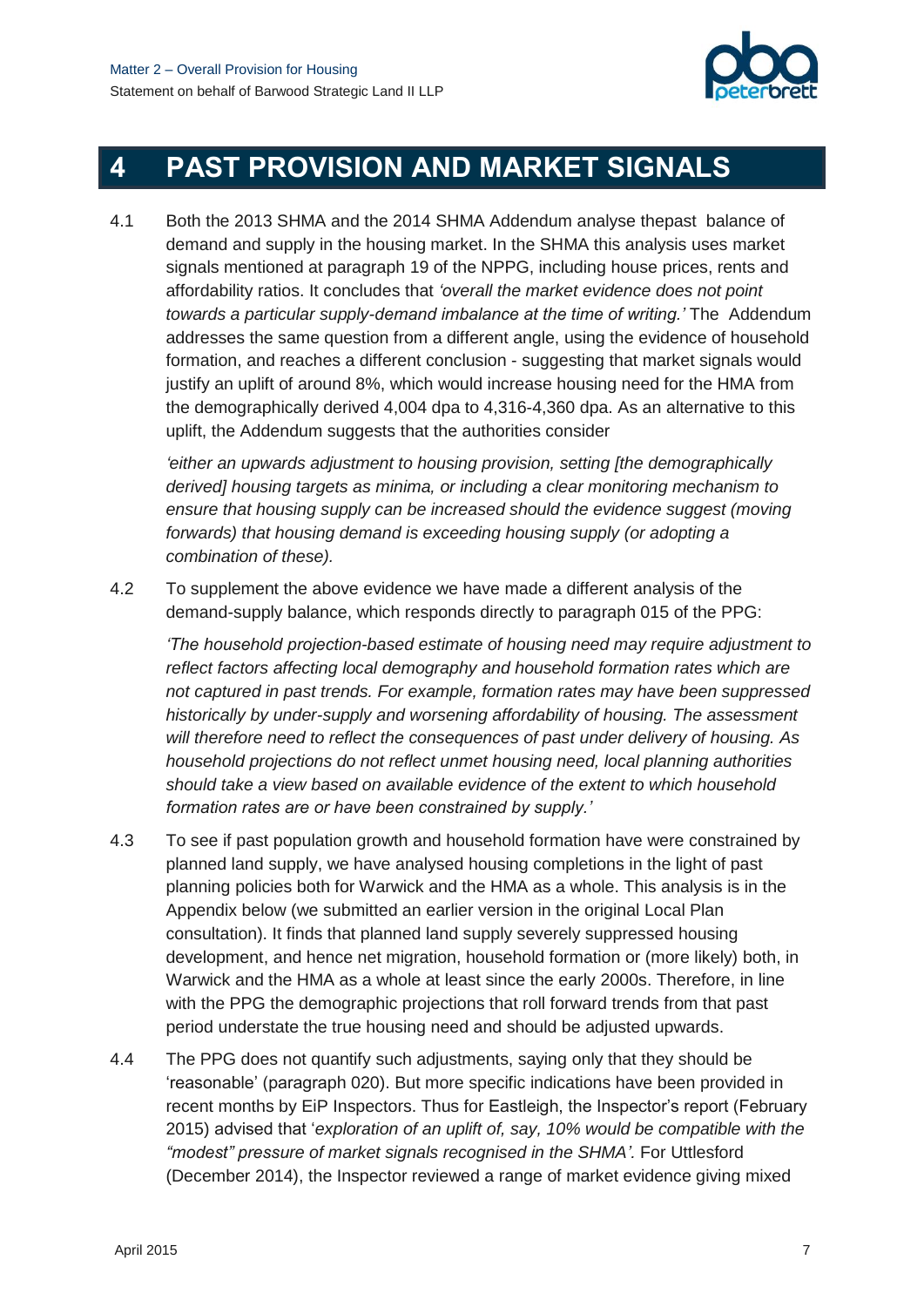

messages and concluded that to '*increase provision… with a view to relieving some of the pressures*… *it would be appropriate to examine an overall increase of around 10%'.* 

4.5 The situation in Warwick justifies a greater uplift than Eastleigh and Uttlesford, because there is clear evidence that planning drastically underprovided housing need in the past. A conservative view of this uplift is 15%, which would suggest that the correct number for Warwick is 720 x 1.15 = 828 and for the HMA 4,004 x 1.15 = 4,600 dpa. These estimates are very close to the job-led figure of 825 proposed in Section 3 above.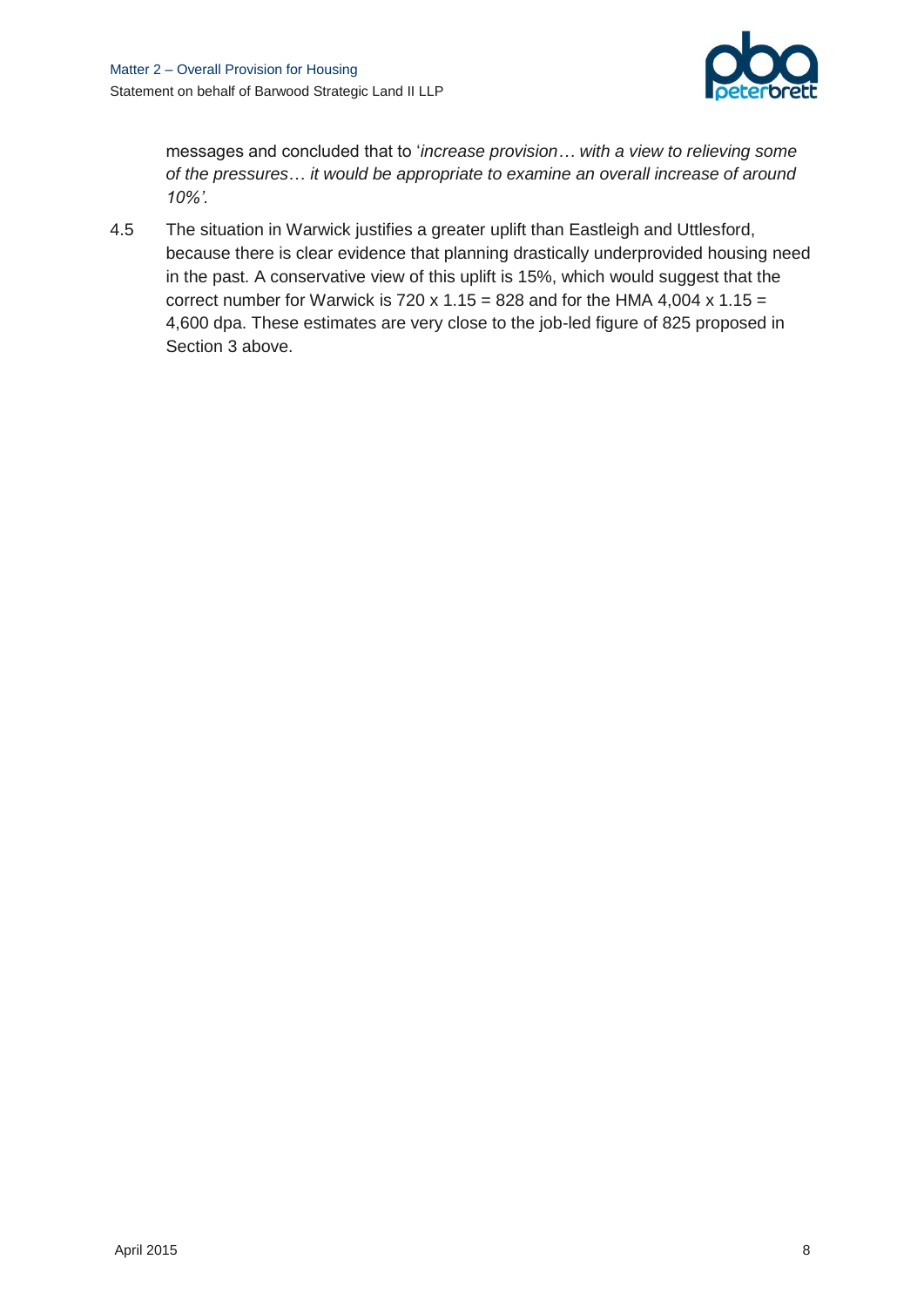

## <span id="page-12-0"></span>**5 CONCLUSION**

- 5.1 The housing target of 714 dpa proposed in the submitted Local Plan, and the assessed housing need of 720 dpa on which it is based, are too low. Therefore the target does not meet the soundness criteria at paragraph 182 of the NPPF, in that it is:
	- Not positively prepared, because it fails to meet Warwick's objectively assessed housing need, to make a proper contribution to Coventry's unmet need, or both without demonstrating that it would not be sustainable or reasonable to meet those needs.
	- Not justified, because the Council has not tested the impact of a higher housing target.
	- Not effective, because joint working across the HMA has resulted in underestimated housing needs and a too-low housing target.
	- Not consistent with the NPPF, which requires local planning authorities to meet objectively assessed needs unless doing so would cause adverse impacts that demonstrably outweigh the benefits or would contravene restrictive policies in the Statement.
- 5.2 A sound housing target would be at least 825 dpa. Therefore Policy DS& should read: *'The Council will provide for* 12,860 *new homes between 2011 and 2029*'.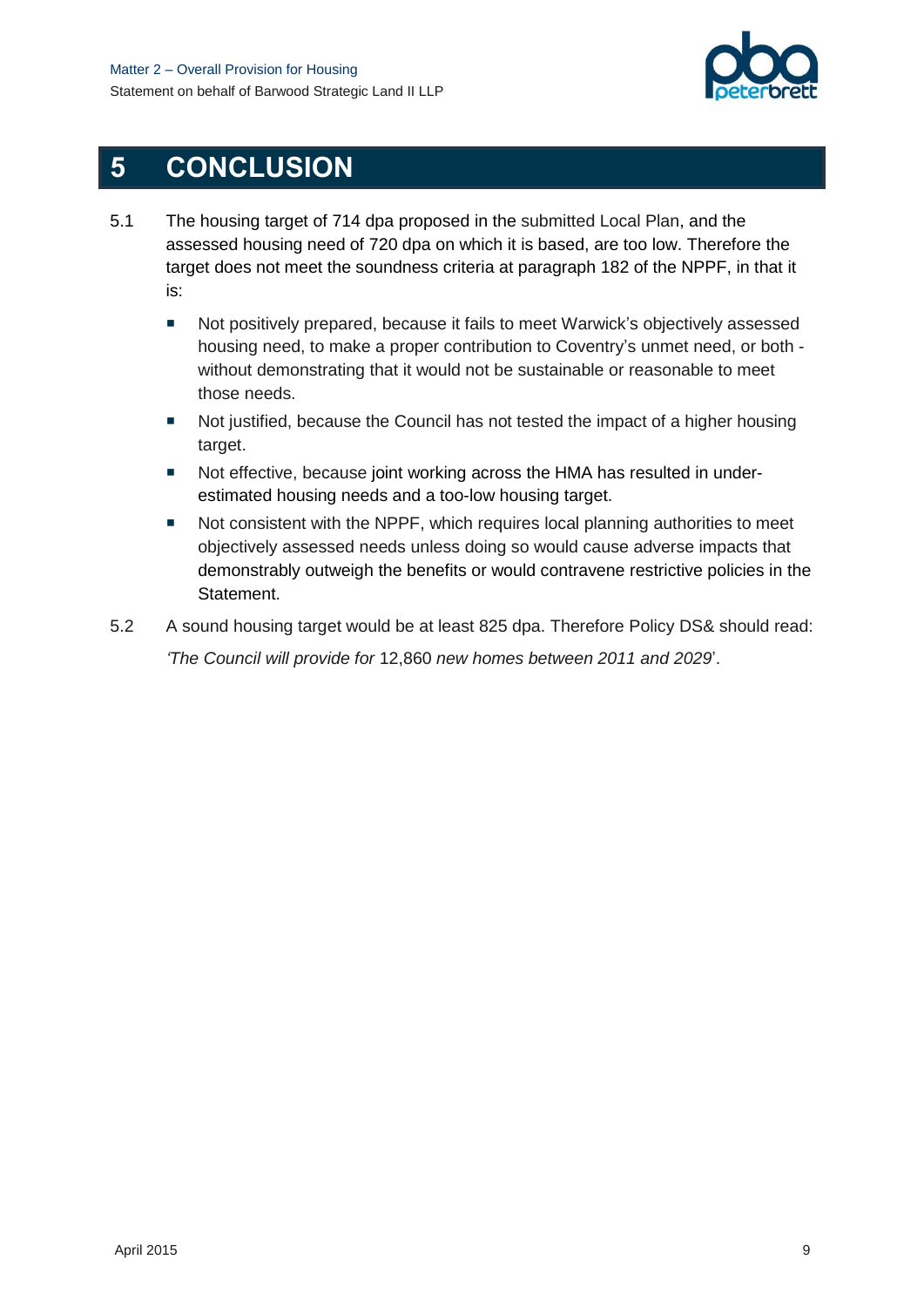

# **APPENDIX PAST PROVISION AND MARKET BALANCE**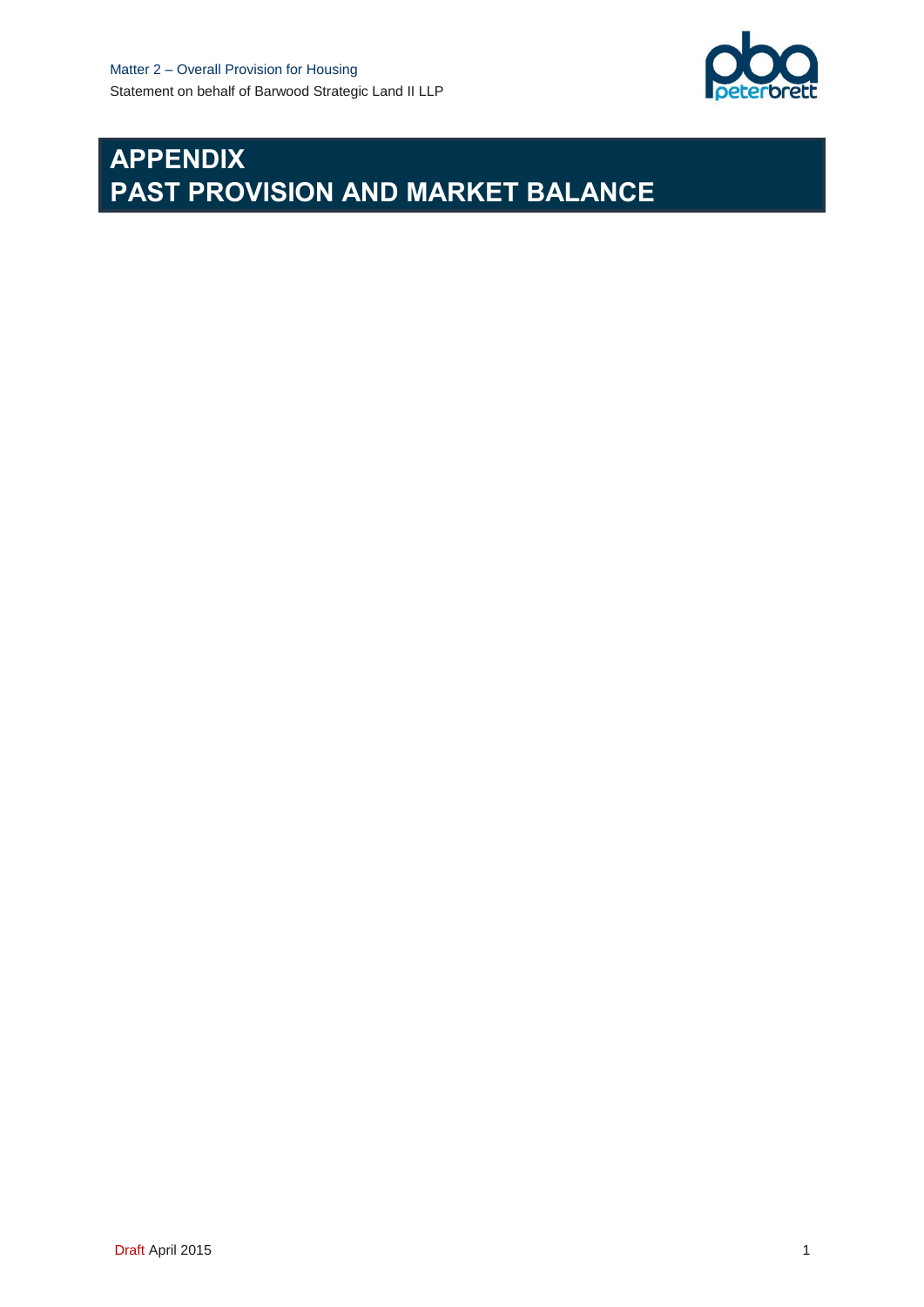

1 This note provides supporting analysis to Section 4 of the main report, to examine how far planning in Warwick and the housing market area has constrained housing delivery since the beginning of the century. Below, we first summarise the strategic policy that applied over the period and then look at local planning and delivery, first for Warwick district and then (in less detail) for the HMA as a whole.

#### **Strategic policy**

2 Until 2013 housing provision targets across the West Midlands were set by the regional strategy, initially known as RPG11 and since 2004 as the West Midlands RSS. A central objective of the RSS was to concentrate development, especially housing development, in the major urban areas (MUAs), comprising Birmingham/Solihull, Coventry, the Black Country, and the North Staffordshire conurbation. Conversely, development outside the MUAs was to be restricted:

*'The Spatial Strategy in this RPG requires a significant redistribution of housing provision… To support this, residential environments within the MUAs will need to be made more attractive, so that they can increasingly retain their populations. At the same time new housing provision in the other areas will need to be reduced to levels where it is largely meeting local needs, hence discouraging decentralisation.'*

3 To help bring this about, RSS housing targets outside the MUAs were set as maximums– so that authorities were not required to plan for any housing at all, but only to restrict development below certain levels. These maximum figures were to tighten over time: for the Warwickshire authorities they totalled 2,000 gross new dwellings p.a. from 2001-02 to 2006-07, then 1,500 dpa until 2010-11 and 1,350 dpa until 2020-21. Conversely, for the MUAs the regional strategy set minimum targets; for Coventry these equalled 650 dpa gross from 2001-02 until 2010-11 and 830 dpa thereafter. For the HMA as a whole, therefore, housing development was intended to reduce gradually over time, from 2,650 dpa at the beginning of the plan period to 2,180 dpa at the end.

### **Policy and delivery - Warwick district**

4 Chart A1 below shows net housing completions for Warwick, compared to the England total, since 2001-02. In England completions rose in the long boom of that ended in 2007, before falling in the recession. By contrast, Warwick completions were on a steep downward trend though almost the whole of the period, until a slight recovery in the last two years of the series. Demographic data (shown in our earlier representations) show that net migration in Warwick was on similar downward trend throughout the period.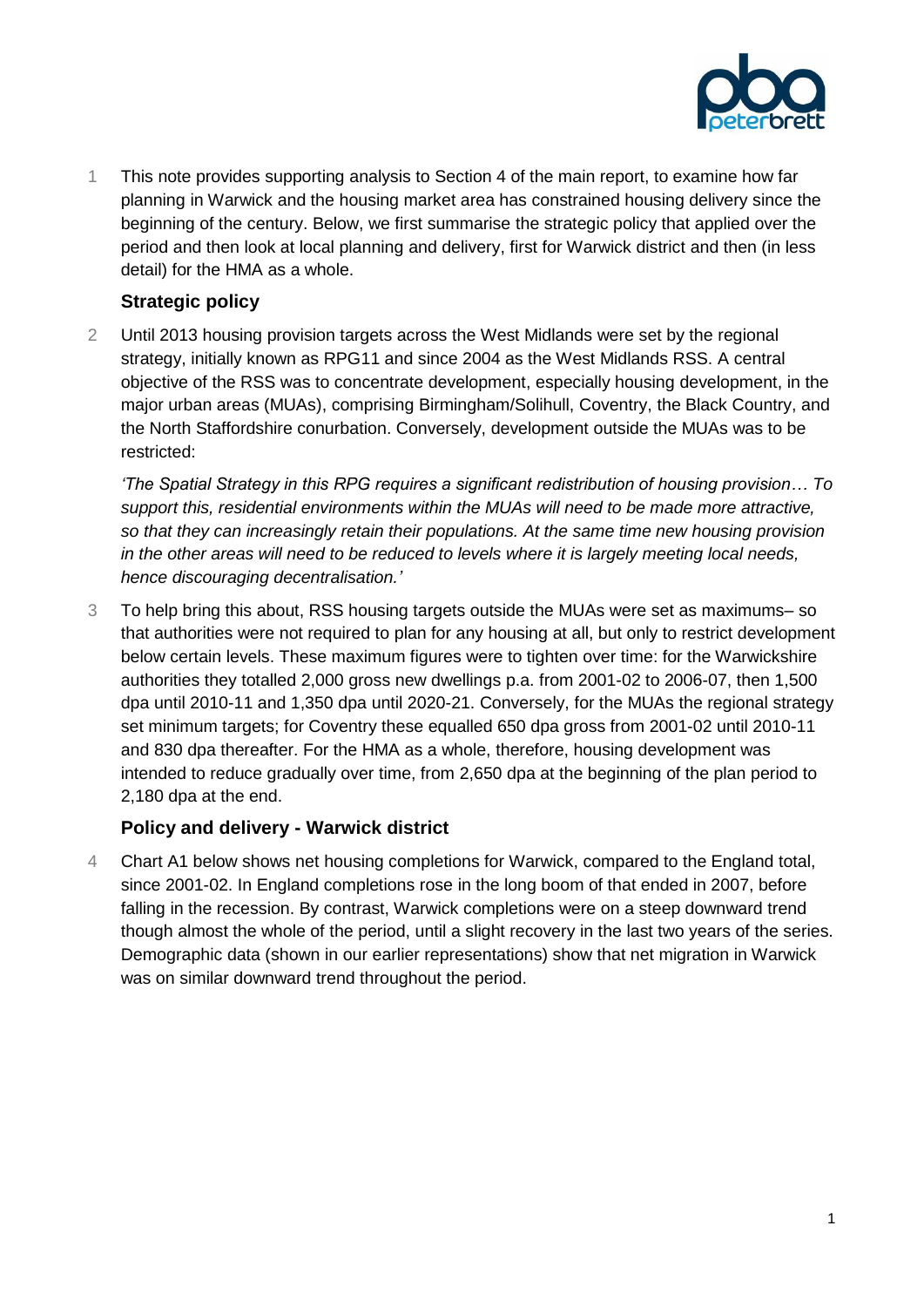



### **Figure A1 Housing completions in Warwick and England Index 2001-01 = 100**

Source: ONS mid-year population estimates, Warwick Council Annual Monitoring Reports

- 5 By themselves, these data do not tell us anything about the direction of any cause-and-effect relationship. It might be inferred that that the steep fall in migration and housebuilding reflected reduced demand, as fewer people wanted and could afford to live in Warwick and therefore fewer houses were built.
- 6 But this would be wrong, because a demand effect would follow the market cycle that is evident from the England total, which rose in the boom and fell in the recession. In Warwick the trajectory was different: the trend was already downward in the boom (though it became even steeper in the recession), suggesting that a local supply constraint was at work. In other words, falling land supply caused falling completions, which in turn constrained population and household growth. This is clear if we relate the time profile of completions to the district's planning history.
- 7 As is clear from Figure A2 below, in the early years of the last decade housing development exceeded the maximum set in the RSS – showing that demand was already above the targets. From the middle of the decade onwards the planning constraint tightened, as land allocations dwindled in the attempt to implement the RSS.
- 8 Thus, the Warwick District Local Plan 1996-2011 (adopted 2007) was required by the RSS to make provision for 1,300 dwellings between 2005 and 2011. The Council found a total available supply of 4,026 dwellings – a 2,726 dwelling over-provision. Therefore, the Council did not seek to allocate new sites, expecting to rely on previous Local Plan allocations that had planning permission as well as windfalls.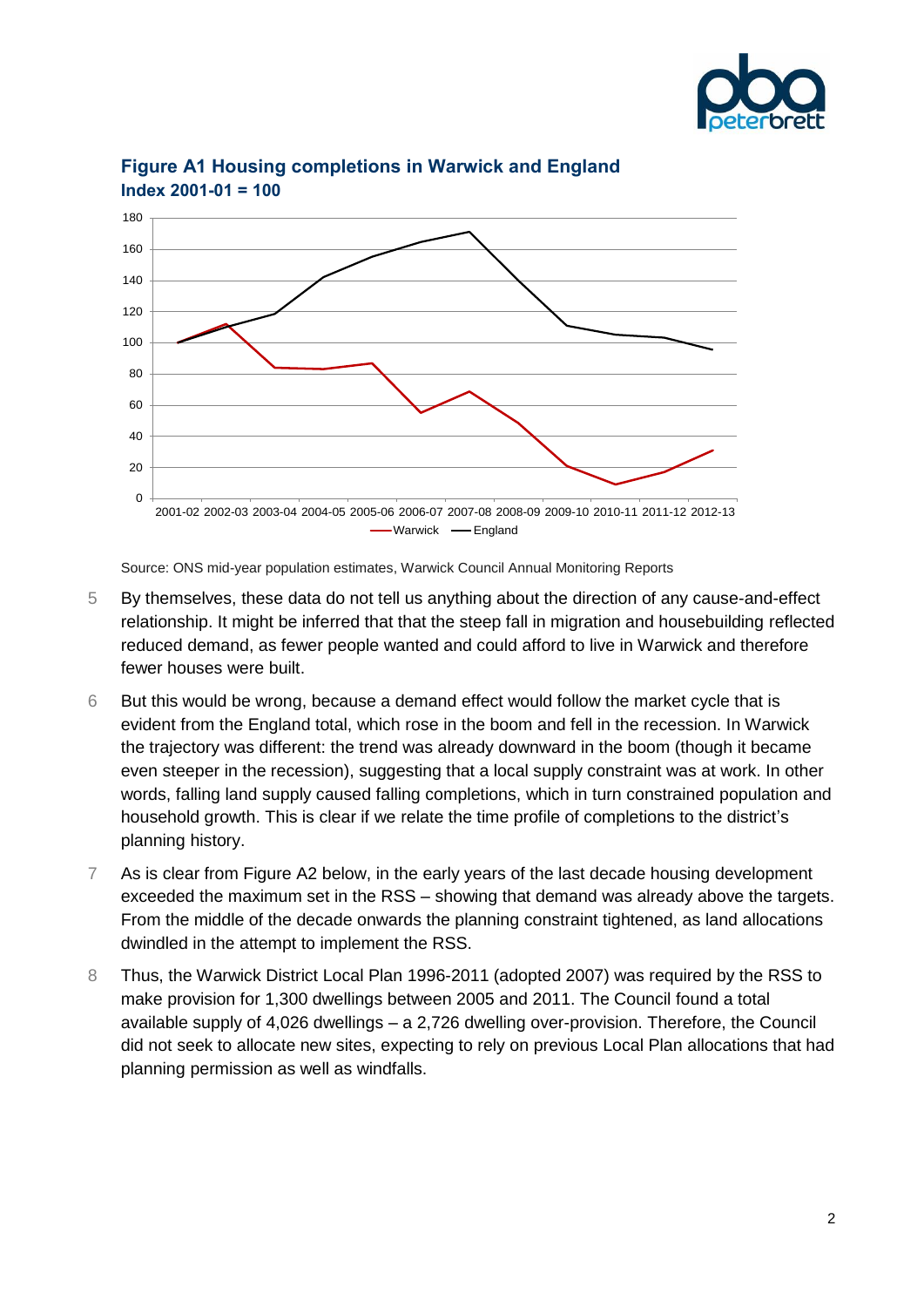



#### **Figure A2 Net housing completions, Warwick**

Source: AMRs

9 Figure A3 shows that these allocations came forward in the early part of the 2000s, and provided the bulk of supply compared with windfalls. But by 2004-05 windfalls dominated. The Council's Housing Monitoring Report (2006) demonstrates that the only allocations left to come forward were South Sydenham (70 dwellings remaining) and South West Warwick (over 650 dwellings remaining). Further Monitoring Reports to 2008 confirm that these allocations continued to come forward, but beyond 2008 there is no available monitoring report; thus we can assume that the low delivery from 2008 to 2012-13 was due to allocations becoming exhausted, as no new plan has been adopted to allocate new sites.



**Figure A2 Housing completions on allocated and windfall sites, Warwick**

Source: Warwick Local Plan: Estimating a windfall allowance: publication stage (April 2014)

10 Not only did the Council make no new allocations, but also from 2005 onwards it imposed a moratorium on new windfall housing permissions, which remained in force till 2009. The Council document titled Warwick Local Plan: Estimating a Windfall Allowance (2014) notes that this 'artificially suppressed supply', so that it did not significantly exceed the Regional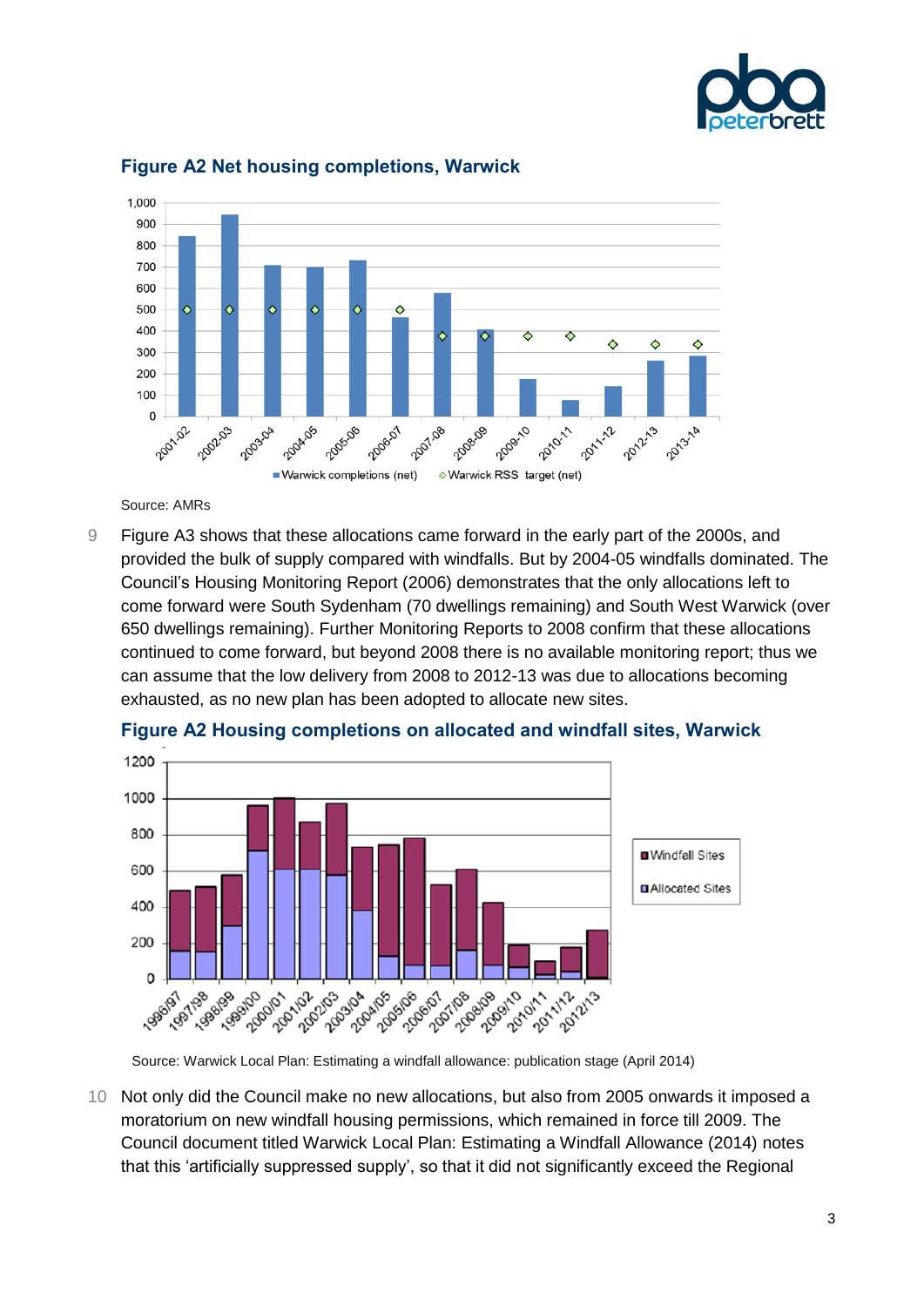

Spatial Strategy's maximum housing requirement'. The same document comments as follows on the combined impact of the moratorium and the other restrictive policies which were in force over the period:

*4.11 In rural areas, windfall development has been restricted in the past by planning policy. This is partly due to the Green Belt designation in most of the northern part of the District, but also by Structure Plan and Regional Spatial Strategy policy which restricted growth in the rural areas. Regional policy restricted growth to sustainable villages with a reasonable level of services and to the provision of homes to meet local needs only, as evidenced by a needs survey or assessment. Only five villages in the District have a reasonable level of services and so windfall development has, in the past, been particularly constrained and limited to barn conversions, limited infill development in certain villages only, conversions and rural exception sites.'*

11 To sum up, the evidence shows in the years to 2011 Warwick's planned land supply fell well short of housing demand and need, largely because under previous planning policies the district was an area of restraint. The SHMA's demographic projections carry forward that underprovision into the future. Therefore these projections understate housing need and should be adjusted upwards.

#### **The HMA**

12 The chart below shows total housing completions for the HMA and compares them to the RSS targets applicable at different times.



### **Figure A4 Housing completions, Coventry and Warwickshire**

Source: AMRs

13 Up to and including 2007-08 total delivery was steadily above the RSS targets – around 3,000 net new dwellings in most years, except for 2006-07 when it rose to almost 4,000. This overdelivery against target was due to development the Warwickshire part of the HMA exceeding the maximum set in the RSS; in Coventry completions were at or below target. In 2008-09 delivery across the HMA fell steeply to some 2,000 dwellings and it remained around that level for the final years of the series.